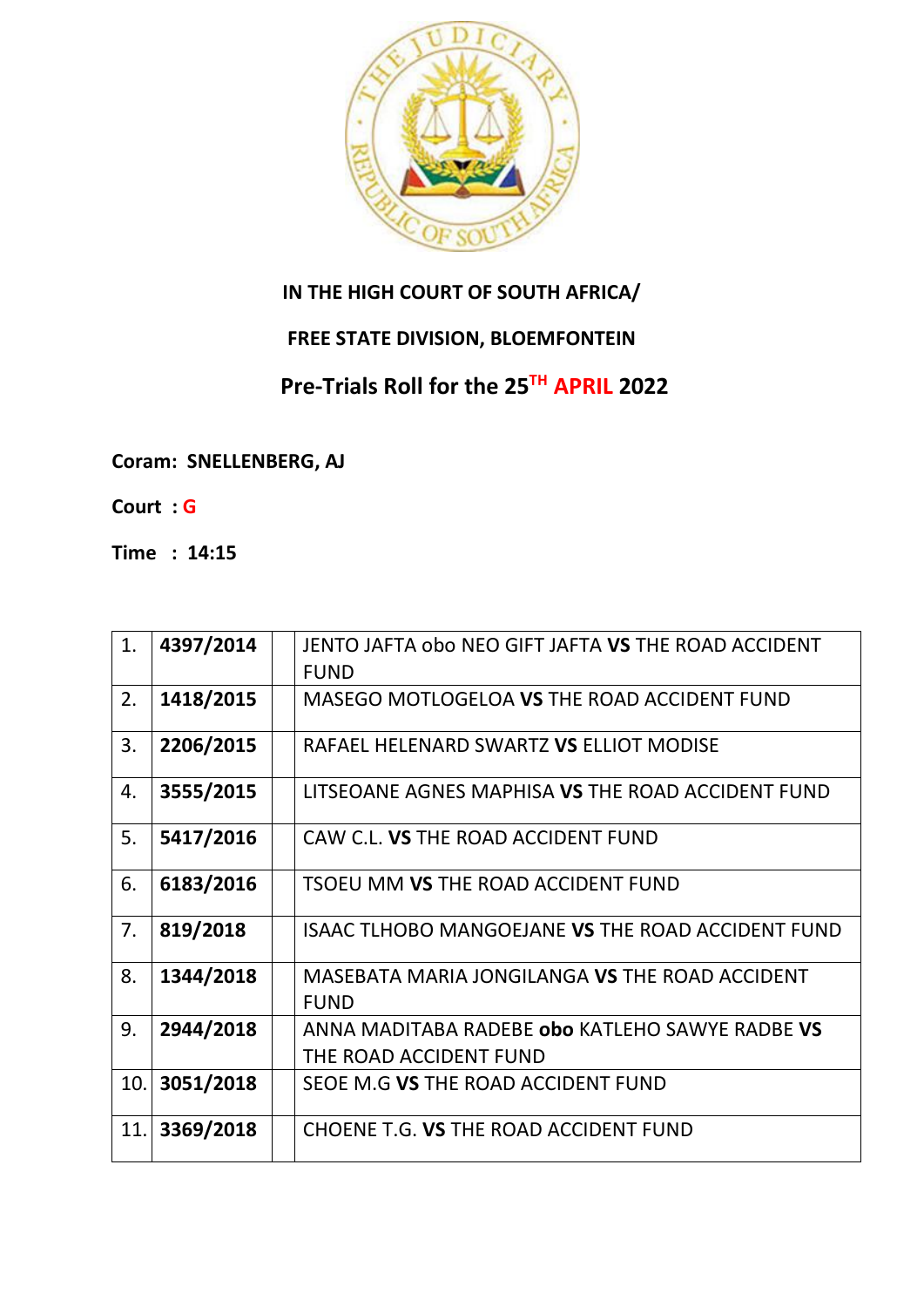| 12. | 5468/2018 | RAMAPAI C.P. VS THE ROAD ACCIDENT FUND                              |
|-----|-----------|---------------------------------------------------------------------|
| 13. | 5470/2018 | MOLOI M.M. VS THE ROAD ACCIDENT FUND                                |
| 14. | 5747/2018 | TSATSA M. VS THE ROAD ACCIDENT FUND                                 |
| 15. | 5771/2018 | ADV. JASON MIKELLYN CHARLES JOHNSON N.O. (curator ad                |
|     |           | litem obo VUYANI PETER LEPHALLO & SIBONGILE PATRICIA                |
|     |           | LEPHALLO VS THE ROAD ACCIDENT FUND                                  |
| 16. | 5827/2018 | NTHABISENG AGUSTINAH LETLOJONA VS THE ROAD                          |
|     |           | <b>ACCIDENT FUND</b>                                                |
| 17. | 6261/2018 | MORAKE T.M. VS THE ROAD ACCIDENT FUND                               |
| 18. | 39/2019   | RUDZANI PERCY TSHISHONGA VS THE ROAD ACCIDENT FUND                  |
| 19. | 299/2019  | PHUNGULA TEBOHO G.B. VS THE ROAD ACCIDENT FUND                      |
| 20. | 435/2019  | LEANO CONSTRUCTION SOLUTIONS (PTY) LTD VS PJG                       |
|     |           | <b>PROPERTIES (PTY) LTD</b>                                         |
| 21. | 1152/2019 | TUMELO H. BAATJIES VS THE ROAD ACCIDENT FUND                        |
| 22. | 1188/2019 | KEOLEBOGILE DOREEN RABOTAPI VS NICODEMAS LEGOPA<br><b>RABOTAPI</b>  |
| 23. | 1480/2019 | ANTON HOMSEK N.O. & 1 OTHER VS PPJ BLIGNAUT                         |
|     |           |                                                                     |
| 24. | 2187/2019 | PETRUS JOHANNES HENDRIK WICKHAM VS THE ROAD<br><b>ACCIDENT FUND</b> |
| 25. | 5497/2019 | <b>GODFREY SAKHILE TSOTETSI VS THE ROAD ACCIDENT FUND</b>           |
| 26. | 60/2020   | GMG TRUST COMPANY (SA) PTY LTD & 3 OTHERS VS TJ                     |
|     |           | <b>WHOLESALERS MEAT (PTY) LTD</b>                                   |
| 27. | 3409/2020 | ASSETLINE SOUTH AFRICA (PTY) LTD VS RAKITLA                         |
|     |           | <b>CONSTRUCTION CC &amp; 2 OTHERS</b>                               |
| 28. | 4788/2020 | DIKELEDI ELSIE MAJORO VS THE ROAD ACCIDENT FUND                     |
| 29. | 122/2021  | MOKETE DANIEL MAJARA VS MATSHIDISO JULIA MAJARA                     |
| 30. | 970/2021  | VANESSA SEBUENG VS THE ROAD ACCIDENT FUND                           |
| 31. | 2578/2021 | APRIL VAN SKALKWYK VS THE ROAD ACCIDENT FUND                        |
| 32. | 3878/2021 | JOHANNES LOUIS BOTHA & 4 OTHERS VS ESKOM HOLDINGS<br><b>SOC LTD</b> |